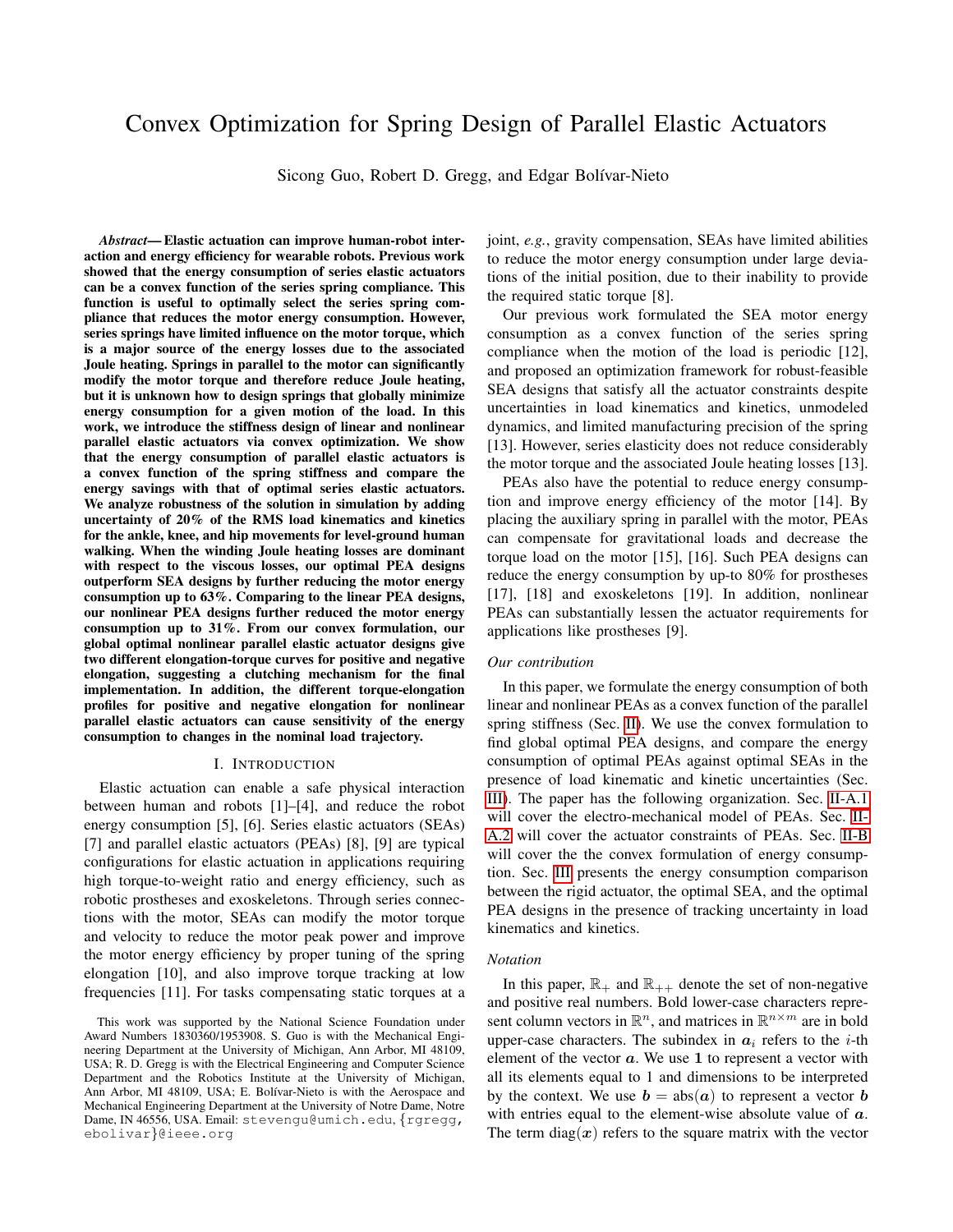<span id="page-1-6"></span>

Fig. 1: Electro-mechanical diagram of an PEA. PEA refers to the combination of electric motor, mechanical transmission, and the spring in parallel connection with the load. [\(1\)](#page-1-4) and [\(3\)](#page-1-5) model the PEA's dynamics.

x along the diagonal. The matrix inequality  $A \geq 0$  indicates that the matrix  $\boldsymbol{A}$  is positive semidefinite.

#### II. OPTIMAL STIFFNESS DESIGN OF PEAS

<span id="page-1-0"></span>In this section, we derive the electro-mechanical model of PEAs in Sec. [II-A.1,](#page-1-1) and formulate the motor energy consumption of PEAs for both linear and nonlinear spring designs using the electro-mechanical model (Fig. [1\)](#page-1-6). We formulate the motor energy consumption assuming that: i) the load kinematics and kinetics are periodic; ii) the inertial and viscous friction torques fully capture the dynamics of the transmission, *e.g.*, backlash and Coulomb friction are negligible; and iii) the winding temperature does not change significantly during operation.

## *A. Dynamic model and actuator constraints of PEAs*

<span id="page-1-1"></span>*1) Electro-mechanical modeling:* Similar to the derivation of the electro-mechanical model in [8], [13] and using the Newton–Euler equations, we derive the equations of motion of the motor as:

$$
\tau_{\rm m} = I_{\rm m}\ddot{q}_{\rm m} + b_{\rm m}\dot{q}_{\rm m} - \frac{1}{r}(\tau_{\rm l} + \tau_{\rm p}),\tag{1}
$$

$$
\tau_{\mathbf{p}} = -k_{\mathbf{p}} \delta_{\mathbf{p}} = -k_{\mathbf{p}} q_{1},\tag{2}
$$

where  $I_m \in \mathbb{R}_{++}$  is the rotor inertia of the motor;  $b_m \in$  $\mathbb{R}_{++}$  the motor's viscous friction coefficient;  $r \in \mathbb{R}_{++}$  the reduction ratio of the transmission;  $q_m, \dot{q}_m, \ddot{q}_m \in \mathbb{R}$  are the position, velocity, and acceleration of the motor, respectively;  $\tau_p, \tau_m, \tau_l \in \mathbb{R}$  are the parallel spring torque, motor's electromagnetic torque, and load torque, respectively;  $k_p \in \mathbb{R}_{++}$ is the stiffness of the parallel spring. The load trajectory is assumed to be known with some uncertainty and is defined as the set of variables  $q_1, \dot{q}_1, \ddot{q}_1, \tau_1$ .

Using the Kirchhoff's voltage law across the motor's winding, we model the electrical behavior of the PEA's motor with the following equation:

$$
v_{\rm s} = i_{\rm m} R_{\rm m} + L_{\rm m} \frac{di_{\rm m}}{dt} + v_{\rm emf},
$$
  

$$
\simeq i_{\rm m} R_{\rm m} + v_{\rm emf}
$$
 (3)

where  $v_s \in \mathbb{R}$  is the voltage of the source,  $i_m \in \mathbb{R}$  is the motor current,  $R_m \in \mathbb{R}_{++}$  is the motor resistance,  $L_m \in \mathbb{R}_{++}$ is the motor inductance, and  $v_{\text{emf}} \in \mathbb{R}$  is the electromotive voltage of the motor. Similar to [20], we assume that the voltage drop across the motor's inductance is negligible compared to the voltage drop across the winding resistance. In SI units, the electromagnetic torque and electromotive voltage relate to motor current and speed as follows:

<span id="page-1-7"></span>
$$
\tau_{\rm m} = k_{\rm t} i_{\rm m}, \quad v_{\rm emf} = k_{\rm t} \dot{q}_{\rm m}, \tag{4}
$$

where  $k_t \in \mathbb{R}_{++}$  is the motor torque constant. Substituting the electromotive voltage and motor current in [\(4\)](#page-1-7) into [\(3\)](#page-1-5), we express electromagnetic torque as a function of supplied voltage and motor speed

<span id="page-1-8"></span>
$$
\tau_{\rm m} = v_{\rm s} \frac{k_{\rm t}}{R_{\rm m}} - \dot{q}_{\rm m} \frac{k_{\rm t}^2}{R_{\rm m}}.\tag{5}
$$

In this paper, we will use the motor constant  $k_m$  =  $k_{\rm t}R_{\rm m}^{-1/2}$  to calculate Joule heat losses in Sec. [II-B.](#page-1-3) This electro-mechanical model [\(3\)](#page-1-5) and [\(5\)](#page-1-8) also applies to brushless permanent magnet DC motors, by using the directquadrature transformation [21], [22].

<span id="page-1-2"></span>*2) Actuator constraints as functions of spring stiffness:* Similar to the case of SEA covered in [13], the PEA's motor and spring also have four types of actuator constraints: i) the RMS motor torque should not exceed the *continuous torque*, *i.e.*,  $\text{rms}(\tau_{\text{m}}) \leq \tau_{\text{cont}}$  to constrain the motor winding temperature; ii) the motor velocity should not exceed the maximum velocity, *i.e.*,  $|\dot{q}_{m}| \leq \dot{q}_{max}$  to constrain the motor velocity; iii) the motor torque should not exceed the maximum motor torque, *i.e.*,  $|\tau_m| \le \tau_{\text{max}}$ ; and iv) the motor torque and velocity should satisfy the inequality [23]:  $|\tau_m| \leq \frac{k_t}{R_m} v_s - \frac{k_t^2}{R_m} |\dot{q}_m|$ .

#### <span id="page-1-3"></span>*B. Convex formulation of energy consumption*

<span id="page-1-11"></span><span id="page-1-4"></span>In this section, we formulate the motor energy consumption for PEAs as a convex function of the parallel spring stiffness using the electro-mechanical model in Sec. [II-A.1.](#page-1-1) Sec. [II-B.1](#page-1-9) and Sec. [II-B.2](#page-2-0) show convexity for linear and nonlinear parallel springs, respectively.

<span id="page-1-9"></span>*1) Linear PEAs:* Neglecting backlash at the transmission, the motor position, velocity, and acceleration are

<span id="page-1-12"></span><span id="page-1-10"></span>
$$
q_{\rm m} = r q_{\rm l}, \ \dot{q}_{\rm m} = r \dot{q}_{\rm l}, \ \ddot{q}_{\rm m} = r \ddot{q}_{\rm l}. \tag{6}
$$

Substituting [\(6\)](#page-1-10) and [\(2\)](#page-1-11) into [\(1\)](#page-1-4), we write the electromagnetic torque of the motor as the following affine function of spring stiffness:

$$
\tau_{\rm m} = I_{\rm m} \ddot{q}_{\rm m} + b_{\rm m} \dot{q}_{\rm m} - \frac{1}{r} (\tau_{\rm l} + \tau_{\rm p}), \n= (q_{\rm l} r^{-1}) k_{\rm p} + \underbrace{(I_{\rm m} r \ddot{q}_{\rm l} + b_{\rm m} r \dot{q}_{\rm l} - \tau_{\rm l} r^{-1})}_{b_{\tau_{\rm m}}}.
$$
\n(7)

<span id="page-1-5"></span>Joule heating and the rotor mechanical power represent most of the energy consumption of an electric motor [20]. Therefore, using [\(5\)](#page-1-8), we derive the expression of motor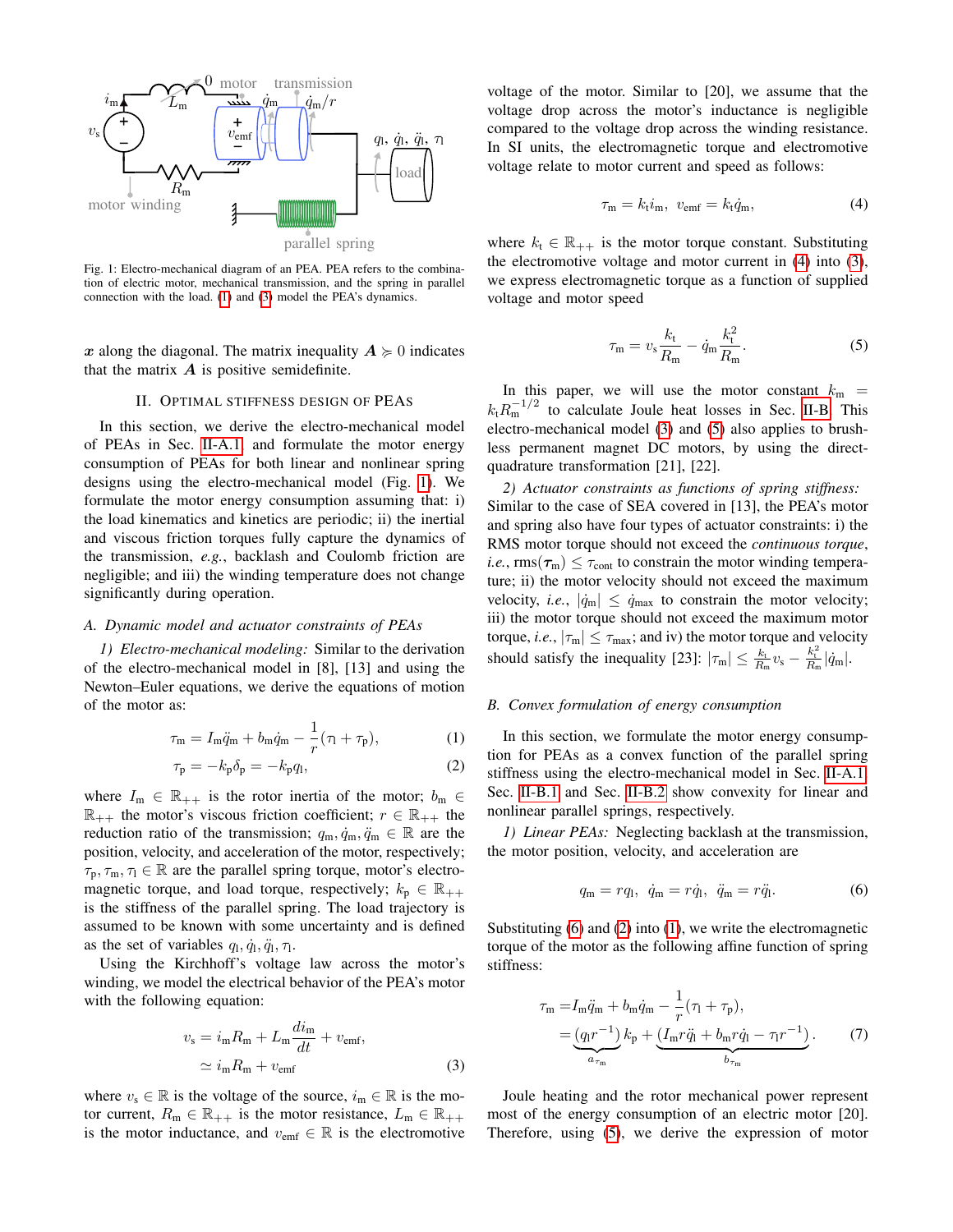energy consumption as

$$
E_{\rm m} = \int_{t_0}^{t_f} i_{\rm m}v_{\rm s}dt,
$$
  
\n
$$
= \int_{t_0}^{t_f} \left( \frac{\tau_{\rm m}^2}{k_{\rm m}^2} + \frac{\tau_{\rm m} \dot{q}_{\rm m}}{\text{Rotor}} \right) dt,
$$
  
\nWinding mechanical  
\n
$$
= \int_{t_0}^{t_f} \left[ \frac{\tau_{\rm m}^2}{k_{\rm m}^2} + \left( I_{\rm m} \ddot{q}_{\rm m} + b_{\rm m} \dot{q}_{\rm m} - \frac{1}{r} (\tau_{\rm l} + \tau_{\rm p}) \right) \dot{q}_{\rm m} \right] dt,
$$
  
\n
$$
= \int_{t_0}^{t_f} \left( \frac{\tau_{\rm m}^2}{k_{\rm m}^2} + b_{\rm m} \dot{q}_{\rm m}^2 - \tau_{\rm l} \dot{q}_{\rm l} \right) dt.
$$
 (8)

where we assume that the load kinematics and kinetics are periodic and the parallel spring is conservative. Thus, for periodic motion, the energy from the inertial torques becomes zero and there is no energy stored or dissipated by the spring.

Substituting [\(6\)](#page-1-10) and [\(7\)](#page-1-12) into [\(8\)](#page-2-1), we write the motor energy consumption as the following quadratic function of the parallel spring stiffness:

$$
E_{\rm m} = \int_{t_0}^{t_f} \left( \frac{\tau_{\rm m}^2}{k_{\rm m}^2} + b_{\rm m} \dot{q}_{\rm m}^2 - \tau_{\rm l} \dot{q}_{\rm l} \right) dt,
$$
  
=  $a_0 k_{\rm p}^2 + 2b_0 k_{\rm p} + c_0$  (9)

where

$$
a_0 = \int_{t_0}^{t_f} \frac{a_{\tau_m}^2}{k_m^2} dt,
$$
  
\n
$$
b_0 = \int_{t_0}^{t_f} \frac{a_{\tau_m} b_{\tau_m}}{k_m^2} dt,
$$
  
\n
$$
c_0 = \int_{t_0}^{t_f} \left( \frac{b_{\tau_m}^2}{k_m^2} + b_m r^2 \dot{q}_1^2 - \tau_l \dot{q}_l \right) dt.
$$

The second derivative of the quadratic function [\(9\)](#page-2-2) is nonnegative, *i.e.*,  $d^2 E_m/dk_p^2 = 2a_0 \ge 0$ ; thus, [\(9\)](#page-2-2) is a convex function of  $k_p$  [24].

We formulate the actuator constraints covered in Sec. [II-A.2](#page-1-2) as affine and quadratic inequalities of the parallel spring stiffness  $k_p$ . The motor kinematics are independent of  $k_p$ , as shown in [\(6\)](#page-1-10). Therefore, we only consider actuator constraints on: i) the RMS motor torque; ii) the motor torque; and iii) the motor torque and velocity. In our formulation, we rewrite [\(6\)](#page-1-10) and [\(7\)](#page-1-12) in vector form, discretizing time in  $n$ samples,

$$
\boldsymbol{q}_{\mathrm{m}}=r\boldsymbol{q}_{\mathrm{l}},\ \dot{\boldsymbol{q}}_{\mathrm{m}}=r\dot{\boldsymbol{q}}_{\mathrm{l}},\ \ddot{\boldsymbol{q}}_{\mathrm{m}}=r\ddot{\boldsymbol{q}}_{\mathrm{l}},\qquad(10)
$$

$$
\tau_{\mathbf{m}} = \underbrace{(q_1 r^{-1})}_{a_{\tau_{\mathbf{m}}}} k_{\mathbf{p}} + \underbrace{(I_{\mathbf{m}} r \ddot{q}_1 + b_{\mathbf{m}} r \dot{q}_1 - \tau_1 r^{-1})}_{b_{\tau_{\mathbf{m}}}}.
$$
 (11)

We use [\(11\)](#page-2-3) to write the RMS motor torque constraint as the following quadratic inequality of spring stiffness:

$$
\sqrt{\tau_{\rm m}^T \tau_{\rm m} n^{-1}} \leq \tau_{\rm cont},
$$

$$
\mathbf{a}_{\tau_{\rm m}}^T \mathbf{a}_{\tau_{\rm m}} k_{\rm p}^2 + 2 \mathbf{b}_{\tau_{\rm m}}^T \mathbf{a}_{\tau_{\rm m}} k_{\rm p} + \mathbf{b}_{\tau_{\rm m}}^T \mathbf{b}_{\tau_{\rm m}} \leq \tau_{\rm cont}^2 n.
$$
 (12)

Similarly, we use [\(11\)](#page-2-3) and [\(10\)](#page-2-4) to write the motor torque, and torque-velocity constraints as the following affine inequality of spring stiffness:

$$
\begin{bmatrix}\n\boldsymbol{a}_{\tau_{\rm m}} \\
-\boldsymbol{a}_{\tau_{\rm m}}\n\end{bmatrix} k_{\rm p} \leq \begin{bmatrix}\n\boldsymbol{1}_{\tau_{\rm max}} - \boldsymbol{b}_{\tau_{\rm m}} \\
\boldsymbol{1}_{\tau_{\rm max}} + \boldsymbol{b}_{\tau_{\rm m}}\n\end{bmatrix},\n\tag{13}
$$

$$
\begin{bmatrix}\n\mathbf{a}_{\tau_{\rm m}} \\
\mathbf{a}_{\tau_{\rm m}} \\
-\mathbf{a}_{\tau_{\rm m}}\n\end{bmatrix} k_{\rm p} \leq \begin{bmatrix}\n1 k_{\rm t} R_{\rm m}^{-1} v_{\rm s} - \mathbf{b}_{\tau_{\rm m}} - r k_{\rm t}^2 R_{\rm m}^{-1} \dot{\mathbf{q}}_{\rm l} \\
1 k_{\rm t} R_{\rm m}^{-1} v_{\rm s} - \mathbf{b}_{\tau_{\rm m}} + r k_{\rm t}^2 R_{\rm m}^{-1} \dot{\mathbf{q}}_{\rm l} \\
1 k_{\rm t} R_{\rm m}^{-1} v_{\rm s} + \mathbf{b}_{\tau_{\rm m}} - r k_{\rm t}^2 R_{\rm m}^{-1} \dot{\mathbf{q}}_{\rm l} \\
1 k_{\rm t} R_{\rm m}^{-1} v_{\rm s} + \mathbf{b}_{\tau_{\rm m}} + r k_{\rm t}^2 R_{\rm m}^{-1} \dot{\mathbf{q}}_{\rm l}\n\end{bmatrix}.
$$
\n(14)

<span id="page-2-1"></span>To simplify notation, we lump the affine inequalities [\(13\)](#page-2-5), and [\(14\)](#page-2-6) as

<span id="page-2-7"></span><span id="page-2-6"></span><span id="page-2-5"></span>
$$
M_1k_\mathrm{p}\leq p_1,\tag{15}
$$

where  $M_1, p_1 \in \mathbb{R}^m$ , and m is the number of rows that results from stacking the affine inequalities vertically. The inequalities [\(15\)](#page-2-7) and [\(12\)](#page-2-8) represent our complete set of constraints.

The optimal linear parallel spring that minimizes energy consumption is the solution to the following convex optimization program:

<span id="page-2-2"></span>
$$
\begin{aligned}\n\text{minimize} & a_0 k_\text{p}^2 + 2b_0 k_\text{p} + c_0 \\
\text{subject to} & \mathbf{a}_{\tau_\text{m}}^T \mathbf{a}_{\tau_\text{m}} k_\text{p}^2 + 2\mathbf{b}_{\tau_\text{m}}^T \mathbf{a}_{\tau_\text{m}} k_\text{p} + \mathbf{b}_{\tau_\text{m}}^T \mathbf{b}_{\tau_\text{m}} \le \tau_\text{cont}^2 n, \\
& M_1 k_\text{p} \le p_1.\n\end{aligned} \tag{16}
$$

<span id="page-2-0"></span>*2) Nonlinear PEAs:* In order to formulate the convexity of the motor energy consumption for nonlinear PEAs, we discretize the continuous-time spring stiffness using  $n$  samples. The expression for the discrete-time spring stiffness vector,  $k_{\rm p} \in \mathbb{R}^n_+,$  is:

<span id="page-2-12"></span>
$$
\begin{aligned} \mathbf{k}_{\mathrm{p}_i} &= -\frac{d\tau_{\mathrm{p}_i}}{d\delta_{\mathrm{p}_i}}, \\ &= -\frac{\dot{\tau}_{\mathrm{p}_i}}{\dot{\delta}_{\mathrm{p}_i}}, i = 1, \ldots, n. \end{aligned}
$$

This definition applies for  $\delta_{pi} \neq 0$ . For an energetically conservative spring,  $\dot{\delta}_{pi} = 0$  implies that  $\dot{\tau}_{pi} = 0$ .

Utilizing the electro-mechanical model in Sec. [II-A.1,](#page-1-1) we derive the motor velocity and acceleration as

<span id="page-2-9"></span>
$$
\dot{q}_m = a, \ \ddot{q}_m = c,\tag{17}
$$

<span id="page-2-4"></span>where  $\mathbf{a} = \dot{\mathbf{q}}_1 r$  and  $\mathbf{c} = \ddot{\mathbf{q}}_1 r$ . Substituting [\(17\)](#page-2-9) into [\(1\)](#page-1-4), we derive the motor's electromagnetic torque as

<span id="page-2-11"></span><span id="page-2-10"></span>
$$
\tau_{\rm m}=e+Fk_{\rm p},\qquad \qquad (18)
$$

<span id="page-2-3"></span>where  $e = I_m c + b_m a - \tau_l r^{-1}$  and  $\mathbf{F} = \text{diag}(q_l) r^{-1}$ .

<span id="page-2-8"></span>Similar to [13], using numerical integration and substituting  $(17)$  and  $(18)$  into  $(8)$ , we approximate the energy consumption as

$$
E_{\rm m} \approx \left(\tau_{\rm m}^T \tau_{\rm m} k_{\rm m}^{-2} + b_{\rm m} \dot{q}_{\rm m}^T \dot{q}_{\rm m} - \tau_{\rm l}^T \dot{q}_{\rm l}\right) \Delta t
$$
  
=  $\mathbf{k}_{\rm p}^T \mathbf{G} \mathbf{k}_{\rm p} + \mathbf{h} \mathbf{k}_{\rm p} + w,$  (19)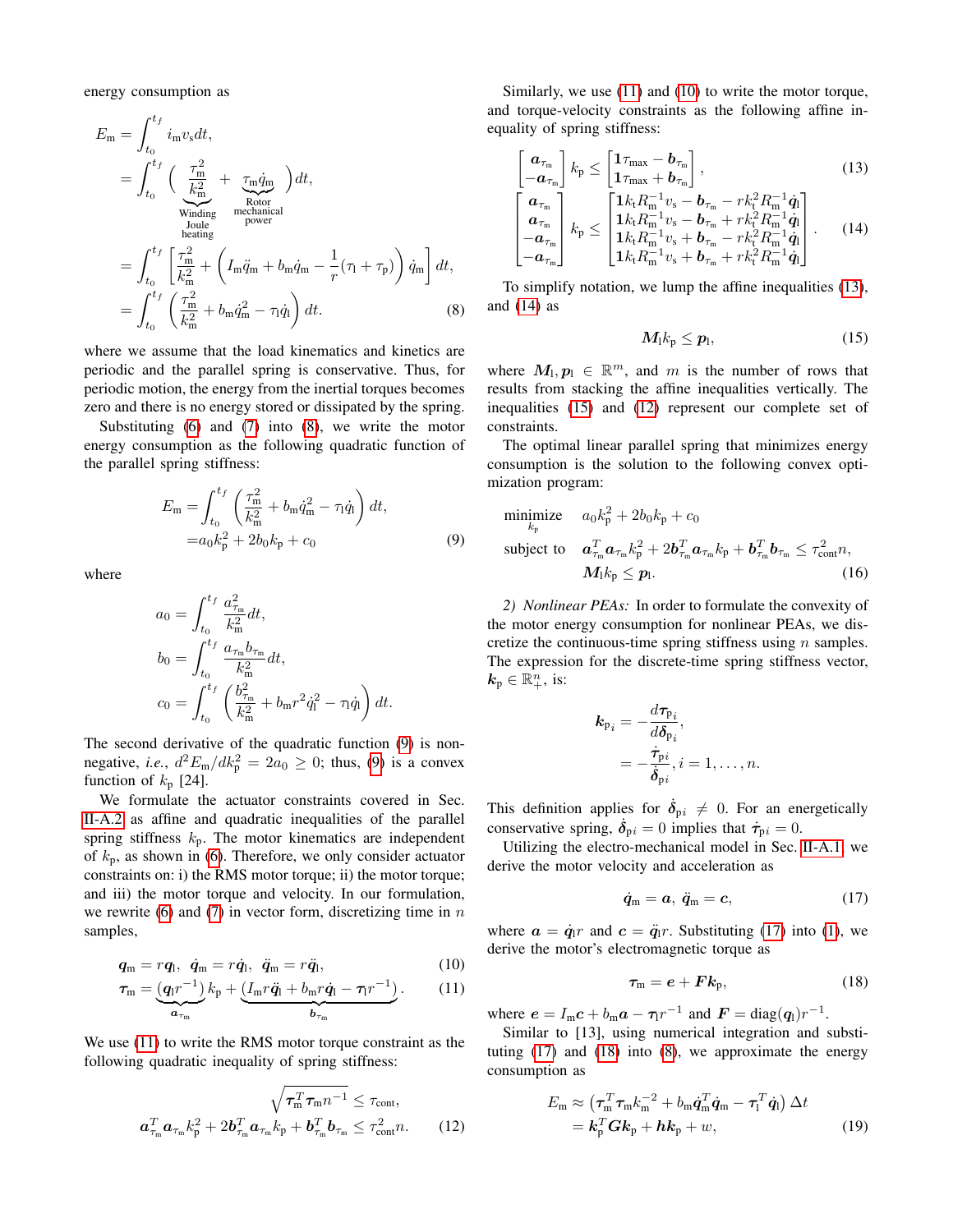where

$$
G = (FT F km-2) \Delta t,
$$
  
\n
$$
h = (2eT F km-2) \Delta t,
$$
  
\n
$$
w = (eT e km-2 + bm aT a - \tau1T \dot{q}1) \Delta t.
$$

The Hessian of the quadratic function [\(19\)](#page-2-11) is a positive semidefinite function of  $k_p$ , *i.e.*,  $d^2 E_m/dk_p^2 = 2G \ge 0$ . Thus the quadratic function [\(19\)](#page-2-11) is a convex function of  $k_p$  [24].

Similar to Sec. [II-B.1,](#page-1-9) we formulate the RMS motor torque, the motor torque, and the motor torque-velocity constraints covered in Sec. [II-A.2](#page-1-2) as affine and quadratic inequalities of the discrete-time spring stiffness vector  $k_p$ . In our formulation, we use [\(18\)](#page-2-10) to write the RMS motor torque constraint as the following quadratic inequality of spring stiffness:

$$
\sqrt{\tau_{\rm m}^T \tau_{\rm m} n^{-1}} \le \tau_{\rm cont},
$$

$$
\mathbf{k}_{\rm p}^T \mathbf{F}^T \mathbf{F} \mathbf{k}_{\rm p} + 2 e^T \mathbf{F} \mathbf{k}_{\rm p} + e^T e \le \tau_{\rm cont}^2 n.
$$
 (20)

Similarly, we use [\(17\)](#page-2-9) and [\(18\)](#page-2-10) to write the motor torque, and torque-velocity constraints as the following affine inequality of spring stiffness:

$$
\begin{bmatrix}\nF \\
-F\n\end{bmatrix}\n k_{\rm p} \leq \begin{bmatrix}\n1\tau_{\rm max} - e \\
1\tau_{\rm max} + e\n\end{bmatrix},
$$
\n(21)\n
$$
\begin{bmatrix}\nF\n\end{bmatrix}\n \begin{bmatrix}\n1k_{\rm t}R_{\rm m}^{-1}v_{\rm s} - e - rk_{\rm t}^2R_{\rm m}^{-1}\dot{q}_{\rm l}\n\end{bmatrix}
$$

$$
\begin{bmatrix}\nF \\
F \\
-F\n\end{bmatrix}\nk_{p} \leq \begin{bmatrix}\n1\kappa_{t}R_{m} & v_{s} - e - r\kappa_{t}R_{m} & q_{1} \\
1k_{t}R_{m}^{-1}v_{s} - e + rk_{t}^{2}R_{m}^{-1}\dot{q}_{1} \\
1k_{t}R_{m}^{-1}v_{s} + e - rk_{t}^{2}R_{m}^{-1}\dot{q}_{1} \\
1k_{t}R_{m}^{-1}v_{s} + e + rk_{t}^{2}R_{m}^{-1}\dot{q}_{1}\n\end{bmatrix}.\n\tag{22}
$$

To simplify notation, we lump the affine inequalities [\(21\)](#page-3-1), and [\(22\)](#page-3-2) as

$$
M_{\rm n}k_{\rm p}\leq p_{\rm n},\qquad \qquad (23)
$$

where  $M_n \in \mathbb{R}^{m \times n}$ ,  $p_n \in \mathbb{R}^m$ , and m is the number of rows that results from stacking the affine inequalities vertically. [\(23\)](#page-3-3) and [\(20\)](#page-3-4) represent our complete set of constraints.

The optimal nonlinear parallel spring that minimizes energy consumption is the solution to the following convex optimization program:

$$
\begin{aligned}\n\text{minimize} & \quad \boldsymbol{k}_{\mathrm{p}}^T \boldsymbol{G} \boldsymbol{k}_{\mathrm{p}} + \boldsymbol{h} \boldsymbol{k}_{\mathrm{p}} + w \\
\text{subject to} & \quad \boldsymbol{k}_{\mathrm{p}}^T \boldsymbol{F}^T \boldsymbol{F} \boldsymbol{k}_{\mathrm{p}} + 2 \boldsymbol{e}^T \boldsymbol{F} \boldsymbol{k}_{\mathrm{p}} + \boldsymbol{e}^T \boldsymbol{e} \quad \leq \tau_{\mathrm{cont}}^2 n \\
&\quad M_{\mathrm{n}} \boldsymbol{k}_{\mathrm{p}} \leq \boldsymbol{p}_{\mathrm{n}}.\n\end{aligned} \tag{24}
$$

## III. SIMULATION RESULTS AND DISCUSSION

<span id="page-3-0"></span>In this section, we used the convex optimization program [\(16\)](#page-2-12) and [\(24\)](#page-3-5) to minimize the energy consumption of PEAs accomplishing various tasks. We defined the motion tasks from the load position and torque trajectories for the ankle, knee, and hip joints of humans walking on level ground, as reported in [25] and discretized over  $n = 1000$  samples. Each trajectory also satisfied our RMS torque, motor speedtorque, and spring elongation constraints. Table [I](#page-3-6) summarizes the actuator parameters for our simulations. In all simulations, CVX (Matlab Software for Disciplined Convex Programming) executed the solvers Mosek [26] with precision settings cvx\_precision default. The source code for all simulations is available in the GitHub repository, [https://github.com/UM-LoCoLab/Convex\\_](https://github.com/UM-LoCoLab/Convex_Optimization_for_PEAs.git) [Optimization\\_for\\_PEAs.git](https://github.com/UM-LoCoLab/Convex_Optimization_for_PEAs.git).

<span id="page-3-6"></span>TABLE I: PEA simulation parameters. These values match the knee-ankle actuators experimentally validated in [21].

| Parameter                                       | Value                 |
|-------------------------------------------------|-----------------------|
| Motor inertia, $I_m$ (kg · m <sup>2</sup> )     | $1.2 \times 10^{-4}$  |
| Viscous friction, $b_m$ (N · m · s/rad)         | $0.16 \times 10^{-3}$ |
| Transmission ratio. r                           | 50                    |
| Motor torque constant, $k_t$ (N · m/A)          | 0.14                  |
| Terminal resistance, $R_m(\Omega)$              | 0.279                 |
| Motor constant, $k_m$ (N · m/(W <sup>2</sup> )) | 0.265                 |
| Max. velocity, $\dot{q}_{\text{max}}$ (rad/s)   | 342.9                 |
| Max. motor torque, $\tau_{\text{max}}$ (N · m)  | 4.02                  |
| Cont. torque, $\tau_{cont}$ (N · m)             | 1.1                   |
| Voltage, $V_m$ (V)                              | 48                    |

<span id="page-3-4"></span><span id="page-3-1"></span>For each motion task, we compared the motor energy consumption of optimal PEA designs with both the optimal SEA designs and rigid actuators. We generated the global optimal SEA designs by applying the method presented in [13]. The method in [13] minimizes the SEA version of the cost functions [\(9\)](#page-2-2) and [\(19\)](#page-2-11) when the spring is in series with the load, and the optimization variable is the spring compliance instead of stiffness.

<span id="page-3-3"></span><span id="page-3-2"></span>In addition, to validate the robustness of our global optimal PEA designs under uncertainties in the kinematics and kinetics of the load, for each motion task, we simulated both ideal and imperfect trajectory tracking cases. We simulated the imperfect tracking cases with Monte Carlo simulations, by adding an additive uncertainty of 20% of the RMS load kinematics and kinetics for position, velocity, acceleration, and torque of the load. This uncertainty was a sample of a uniformly distributed probability distribution. Consequently, the variation over a stride for a specific joint could reach 20% of the corresponding RMS value, which is comparable to the coefficient of variation reported in [25]. For each imperfect tracking case, we ran 10000 trials for every Monte Carlo simulation, and reported the energy consumptions with both the mean and standard deviation. The mean value of our random experiments converged within  $\pm 2\%$  deviation with this number of Monte Carlo trials.

<span id="page-3-7"></span><span id="page-3-5"></span>TABLE II: Optimal linear spring stiffness designs for the ankle, knee, and hip movements for level-ground human walking (in N-m/rad). For these motion tasks, we used the load position and torque trajectories reported in [25]. The dash for walking knee movements under fast cadence represents that the global optimal linear PEA design is infeasible.

|               | ankle      |            | hip        |      | knee       |       |
|---------------|------------|------------|------------|------|------------|-------|
| Walking speed | <b>SEA</b> | <b>PEA</b> | <b>SEA</b> | PEA  | <b>SEA</b> | PEA   |
| slow          | 154.6      | 249.1      | 406.4      | 40.2 | 133.2      | 7.27  |
| normal        | 164.6      | 213.5      | 483.8      | 55.8 | 137.6      | 15.35 |
| fast          | 195.3      | 179.4      | 460.7      | 95.2 | 430.8      |       |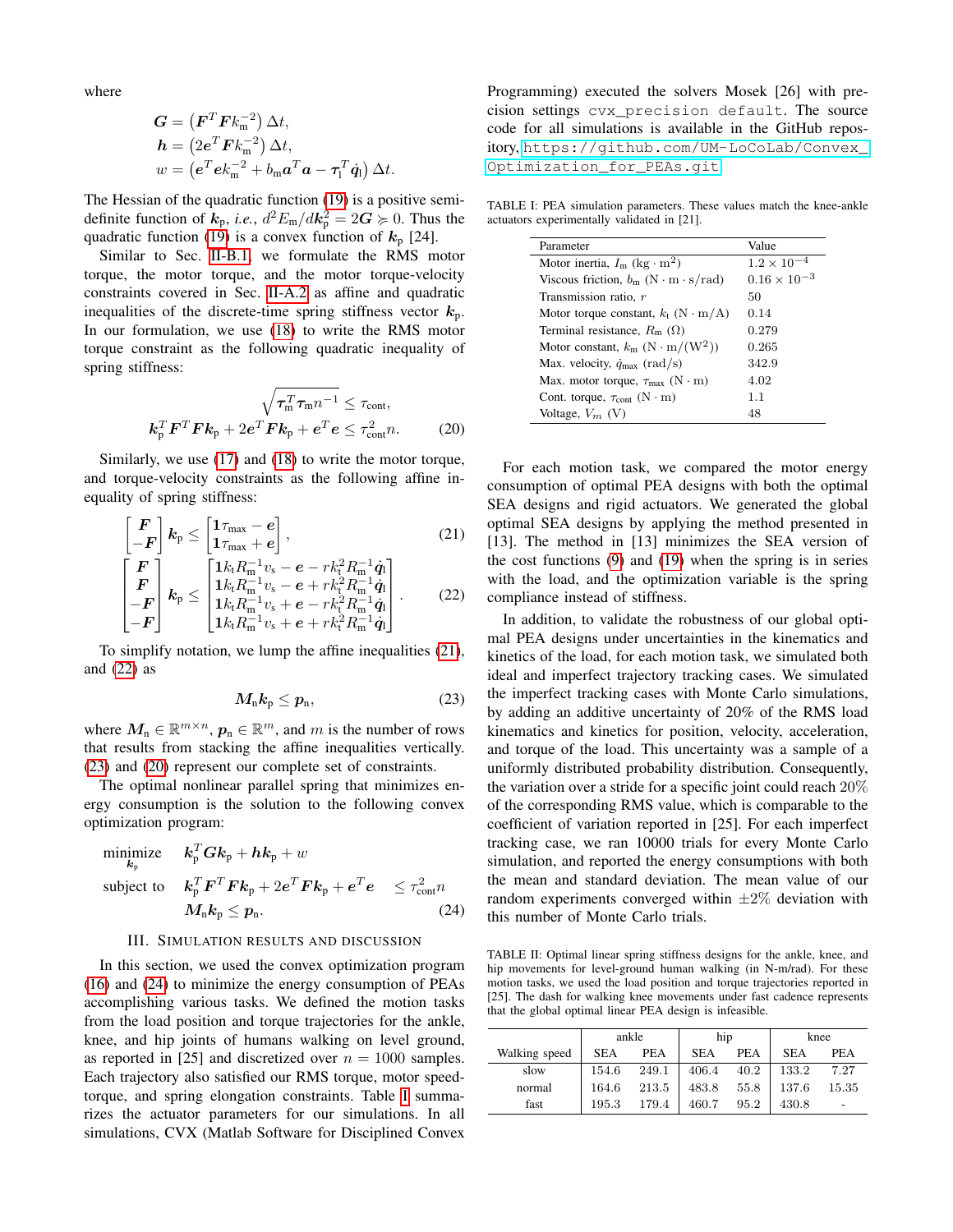<span id="page-4-0"></span>

Fig. 2: Normalized energy consumption of the motor with linear (left) and nonlinear (right) spring designs compared to the energy consumption of the rigid actuator. We reported the values of linear spring stiffness in Table [II.](#page-3-7) Each bar represents the mean value of energy consumption, and the green lines on each bar represent the nominal value of energy consumption with no tracking uncertainty. In addition, the error bars represent two times the standard deviation of energy consumption with tracking uncertainties. For the fast-walking knee motion, we found that both global optimal linear and nonlinear PEA designs were infeasible. Therefore, we left blank for the energy consumption of both linear and nonlinear PEAs.

## *A. Optimal PEAs for hip and ankle movements*

<span id="page-4-2"></span><span id="page-4-1"></span>

Fig. 3: The motor energy consumption from Joule heating and viscous friction. For ankle and hip movements, the ratio between the energy from Joule heating to viscous friction ranges from 2.2 to 27.4. For knee movements, the ratio between the energy from Joule heating to viscous friction for slow and normal cadences are 0.6 and 0.9, respectively.

*1) Linear PEAs:* The linear PEAs outperformed the nonlinear SEAs for hip and ankle movements by reducing the energy consumption of the motor up to 34% from the rigid actuator case under ideal load kinematic and kinetic tracking, and up to  $32\% \pm 6\%$  under the aforementioned uncertainties in the load kinematics and kinetics (Fig. [2a](#page-4-0) and Fig. [2c\)](#page-4-0). The additional energy savings of PEAs were possible because the energy losses from Joule heating represented most of the energy losses during hip and ankle movements, as shown in Fig. [3.](#page-4-1) Parallel springs had a higher influence on the motor torque than series springs; thus, PEAs were advantageous to modify the associated Joule heating.

<span id="page-4-3"></span>*2) Nonlinear PEAs:* The nonlinear PEAs outperformed the nonlinear SEAs for hip and ankle movements by reducing the energy consumption of the motor up to 64% from the rigid actuator case under ideal load kinematics and kinetics tracking, and up to  $59\% \pm 4\%$  in the presence of tracking uncertainty (Fig. [2b](#page-4-0) and Fig. [2d\)](#page-4-0). Similar to the linear spring case in Sec. [III-A.1,](#page-4-2) PEAs had more influence in motor torque and the corresponding Joule heating than the SEAs.

Our global optimal nonlinear PEA designs provided different elongation-torque curves for positive and negative elongations. For example, Fig. [4a](#page-5-0) shows an optimal PEA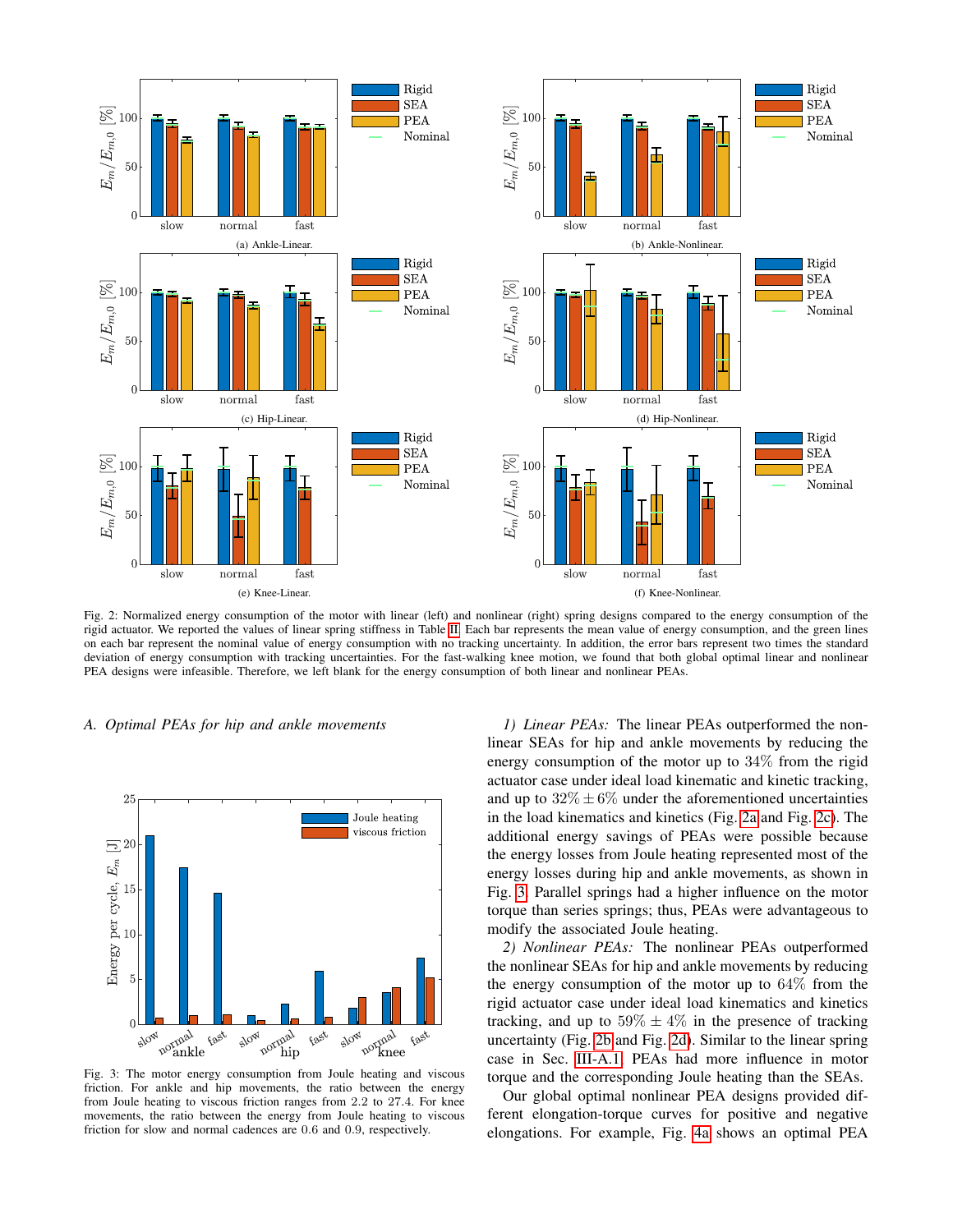design with a piece-wise expression of  $\tau_p = f(\delta_p)$  for the hip movement under fast cadence, suggesting a clutched PEA design with a torque offset for the mechanical implementation. Fig. [4c](#page-5-0) illustrates the implications of this discontinuity in the motor torque by comparing the torque profiles for the linear and the nonlinear PEA.

<span id="page-5-0"></span>

(a) Optimal linear and nonlinear parallel springs for the hip movement under fast cadence.  $0.4$ 



(c) Motor torque profile for the optimal linear and nonlinear PEA designs under ideal tracking, and the optimal nonlinear PEA design under imperfect tracking.

Fig. 4: Elongation-torque, load position, and motor torque profiles for the PEA designs optimized to perform the hip motion at fast cadence. Discontinuities in motor torque profile occurred at instances when the load position trajectory crossed zero. The uncertainties in load position when it crossed zero led to significant deviation in motor torque.

For hip motion, even though the nonlinear PEAs outperformed nonlinear SEAs under ideal tracking, the tracking uncertainty caused a large variation in the motor energy consumption, which could be higher than the nonlinear SEAs or even the rigid actuators. This sensitivity of the energy consumption to poor tracking was mostly due to the optimal torque-elongation PEA profile. Analyzing Fig. [4a,](#page-5-0) the stiffness of the PEA increased as  $\delta_p \rightarrow 0^+$ ; however, the stiffness approached 0 as  $\delta_p \to 0^-$ . Such discontinuity can cause large variations in energy consumption, especially when the elongation of the spring is small in either direction, as a small deviation in  $\delta_p$  would lead to a significant deviation in  $\tau_p$ . As shown in Fig. [4,](#page-5-0) when the load position trajectory crossed zero in Fig. [4b,](#page-5-0) *e.g.*, at 0.26 and 0.63 seconds, the added uncertainties caused large deviations from the nominal motor torque in Fig. [4c.](#page-5-0) In addition, large spring stiffness under negative elongation (Fig. [4a\)](#page-5-0) led to large uncertainties in motor torque than under positive elongation. Ultimately, this piece-wise feature in the optimal torque-elongation PEA profile led to significant sensitivity of the motor energy consumption to poor tracking. In future work, we will add a constraint so that the torque-elongation curve of the spring is smooth.

## *B. Optimal PEAs for knee movements*

As shown in Fig. [2e,](#page-4-0) for the knee movements, the linear PEAs were able to reduce the energy consumption of the motor up to 14% from the rigid actuator case under ideal load kinematics and kinetics tracking, and up to  $11\% \pm 22\%$ under the aforementioned uncertainties in the load kinematics and kinetics. The nonlinear PEAs (Fig. [2f\)](#page-4-0) were able to reduce the energy consumption of the motor up to 46% from the rigid actuator case under ideal load kinematics and kinetics tracking, and up to  $28\% \pm 30\%$  under the aforementioned uncertainties in the load kinematics and kinetics. The optimized PEA designs failed to outperform the optimal SEA designs in energy consumption reduction, since the energy losses from Joule heating were not dominant compared to that from viscous friction, as shown in Fig. [3.](#page-4-1) Since PEA designs cannot modify the motor velocity while SEA designs can, PEAs are not as advantageous as the SEAs for walking knee movements using the motor configuration in Table [I.](#page-3-6) This fact also encourages the combination of serial and parallel springs, since such elastic actuator designs can modify both the motor torque and velocity simultaneously; thus, they are advantageous to further reduce the motor energy consumption for motion tasks with comparable energy losses from Joule heating and viscous friction.

### *C. Linear PEAs vs. Nonlinear PEAs*

For walking ankle movements under normal cadence, compared to the linear PEAs, the nonlinear PEAs further reduced the motor energy consumption around 34% under ideal load kinematics and kinetics tracking, and around  $25\% \pm 6\%$  in the presence of tracking uncertainty (Fig. [2a](#page-4-0) and Fig. [2b\)](#page-4-0). For walking hip movements under normal cadence, compared to the linear PEAs, the nonlinear PEAs further reduced the motor energy consumption around 11% under ideal load kinematics and kinetics tracking, and around  $4\% \pm 13\%$  in the presence of tracking uncertainty (Fig. [2c](#page-4-0) and Fig. [2d\)](#page-4-0). For walking knee movements under normal cadence, compared to the linear PEAs, the nonlinear PEAs further reduced the motor energy consumption up to 38%